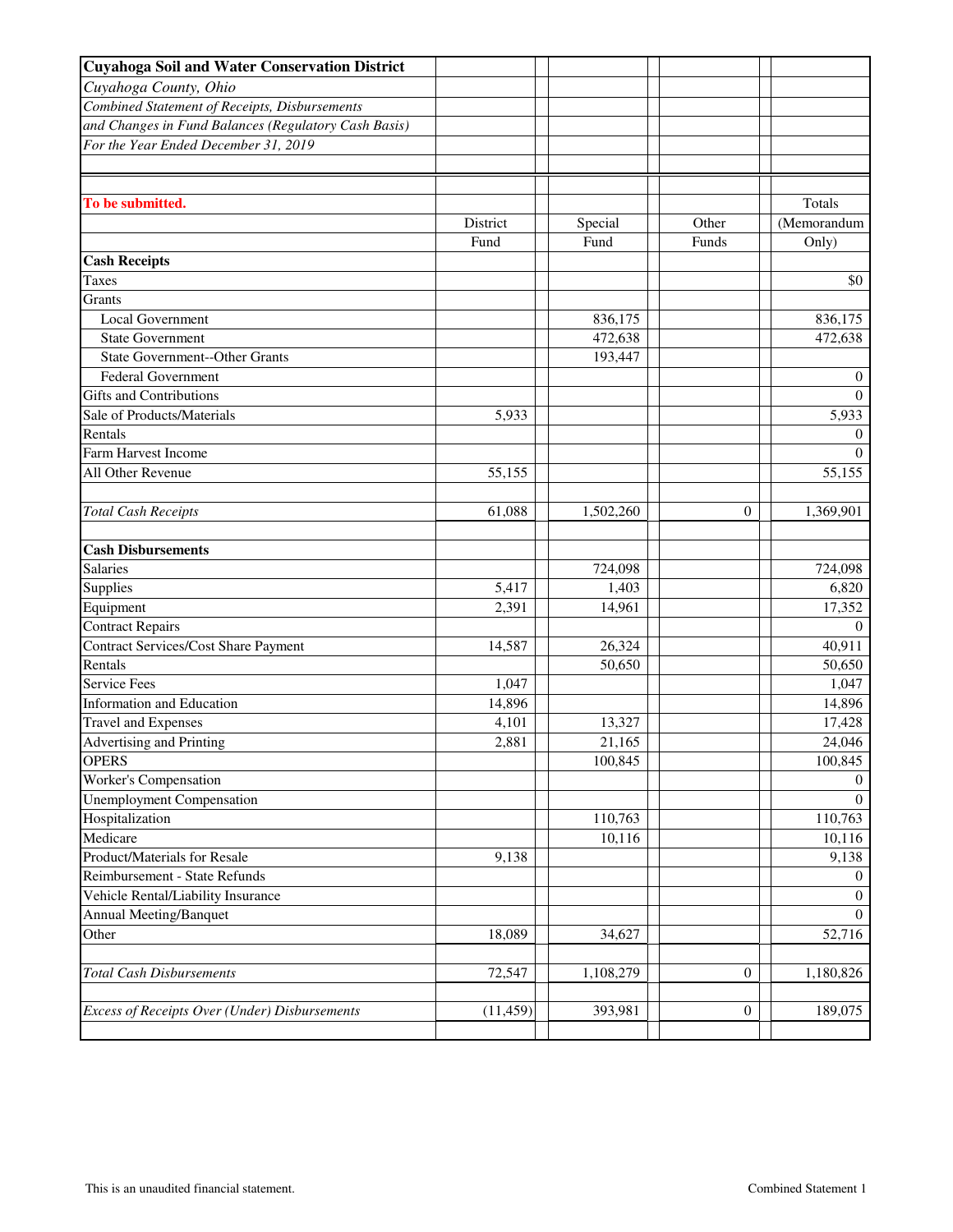| <b>Cuyahoga Soil and Water Conservation District</b>     |             |                |                  |                  |
|----------------------------------------------------------|-------------|----------------|------------------|------------------|
| Cuyahoga County, Ohio                                    |             |                |                  |                  |
| Combined Statement of Receipts, Disbursements            |             |                |                  |                  |
| and Changes in Fund Balances (Regulatory Cash Basis)     |             |                |                  |                  |
| For the Year Ended December 31, 2019                     |             |                |                  |                  |
|                                                          |             |                |                  |                  |
|                                                          |             |                |                  |                  |
| To be submitted.                                         |             |                |                  | Totals           |
|                                                          | District    | Special        | Other            | (Memorandum      |
|                                                          | Fund        | Fund           | Funds            | Only)            |
| <b>Other Financing Receipts (Disbursements)</b>          |             |                |                  |                  |
| Transfers In                                             |             |                |                  | $\mathbf{0}$     |
| <b>Transfers Out</b>                                     |             |                |                  | $\boldsymbol{0}$ |
| Advances In                                              |             |                |                  | 0                |
| <b>Advances Out</b>                                      |             |                |                  | $\Omega$         |
| <b>Other Financing Sources</b>                           |             |                |                  | $\Omega$         |
| Other Financing Uses                                     | (87, 945)   | (193, 447)     |                  | (281, 392)       |
| Total Other Financing Receipts (Disbursements)           | (87, 945)   | (193, 447)     | $\overline{0}$   | (281, 392)       |
| Net Change in Fund Cash Balances                         | (99, 404)   | 200,534        | 0                | 101,130          |
| Fund Cash Balances, January 1                            | 1,266,683   | 343,845        |                  | 1,610,528        |
| <b>Fund Cash Balances, December 31</b>                   |             |                |                  |                  |
| Nonspendable                                             | 103,611     | $\theta$       | $\boldsymbol{0}$ | 103,611          |
| Restricted                                               | $\Omega$    | $\overline{0}$ | $\overline{0}$   | $\Omega$         |
| Committed                                                | 1,150       | $\theta$       | $\overline{0}$   | 1,150            |
| Assigned                                                 | 4,664       | $\overline{0}$ | $\boldsymbol{0}$ | 4,664            |
| Unassigned (Deficit)                                     | 1,057,854   | 544,379        | $\theta$         | 1,602,233        |
| Fund Cash Balances, December 31                          | \$1,167,279 | \$544,379      | \$0              | \$1,711,658      |
| See accompanying notes to the basic financial statements |             |                |                  |                  |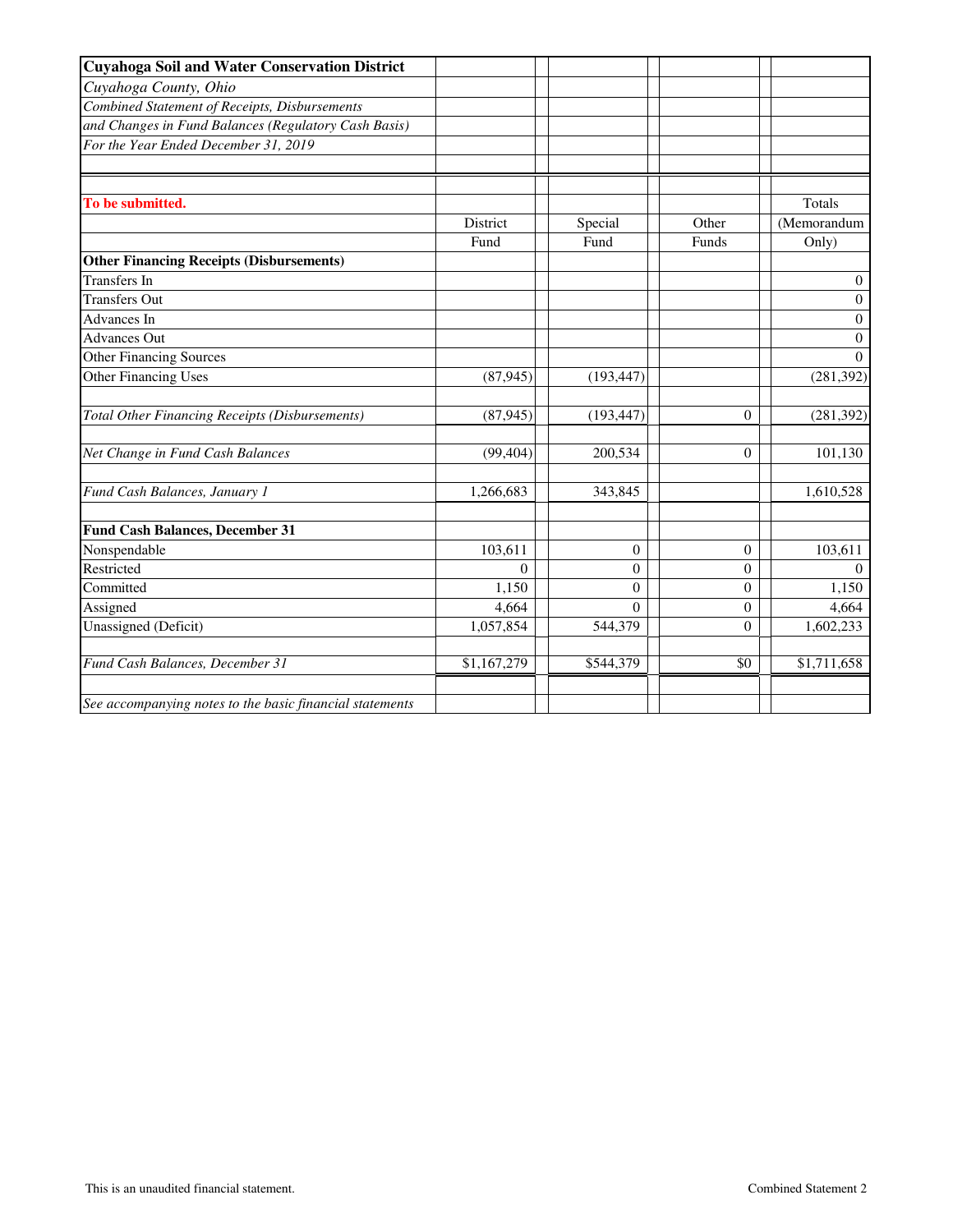#### Note 1 – Reporting Entity

 The constitution and laws of the State of Ohio establish the rights and privileges of the Cuyahoga Soil & Water Conservation District, Cuyahoga County, (the District) as a body corporate and politic. A publicly elected five-member District Board of Supervisors directs the District. The District provides local leadership in the conservation of natural resources, stewardship of lands, design review of development plans, education services, technical assistance, and various other services.

The District's management believes these financial statements present all activities for which the District is financially accountable.

## Note 2 – Summary of Significant Accounting Policies

#### Basis of Presentation

The District's financial statements consist of a combined statement of receipts, disbursements and changes in fund balances (cash basis) for all funds.

#### Fund Accounting

The District uses funds to maintain its financial records during the year. A fund is defined as a fiscal and accounting entity with a self-balancing set of accounts. The funds of the District are presented below:

**Special Fund:** The special fund is the primary fund used for day to day operations and expenditures including payroll and benefits. The District records amounts received from the State, local, or federal governments in this fund. The County Auditor also maintains an accounting of this fund.

District Fund: The district fund accounts for and reports revenues from district sales, services, grants, and donations.

# Basis of Accounting

These financial statements follow the accounting basis permitted by the Ohio Department of Agriculture. This basis is similar to the cash receipts and disbursements accounting basis. The District recognizes receipts when received in cash rather than when earned, and recognizes disbursements when paid rather than when a liability is incurred.

These statements include adequate disclosure of material matters the Ohio Department of Agriculture requires.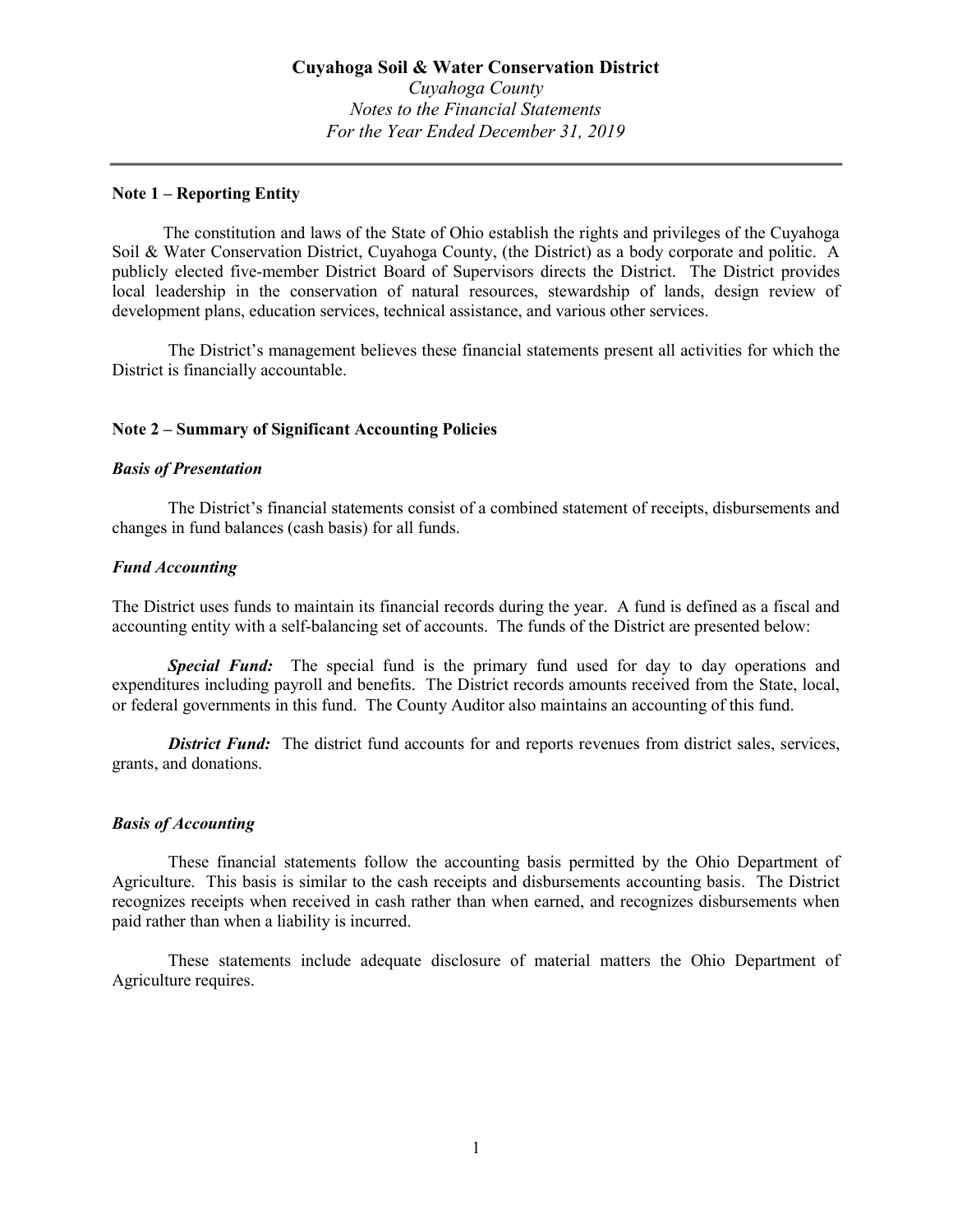#### Budgetary Process

The Ohio Revised Code requires the Special Fund be budgeted annually.

Appropriations: Budgetary expenditures may not exceed appropriations at the fund, function or object level of control and appropriations may not exceed estimated resources. The Board of Supervisors must annually approve appropriation measures and subsequent amendments. Appropriations lapse at year end.

 Estimated Resources: Estimated resources include estimates of cash to be received (budgeted receipts) plus cash as of January 1. The County Budget Commission must approve estimated resources.

A summary of 2019 budgetary activity appears in Note 3.

#### Deposits and Investments

 The Cuyahoga County Treasurer is the custodian for the District's Special Fund's cash and investments. The County's cash and investment holds the District's Special Fund's cash and investments, which are reported at the County Treasurer's carrying amount. Deposits and investments disclosures for the County as a whole may be obtained from the [Cuyahoga County Fiscal Office:

> Patricia Stokes—Accountant 3 2079 East Ninth Street—3rd Floor Cleveland, Ohio 44115 Direct Phone Line: 216-698-7506 Email: pstokes@cuyahogacounty.us

 The District's accounting basis for all other funds includes investments as assets. This basis does not record disbursements for investment purchases or receipts for investment sales. This basis records gains or losses at the time of sale as receipts or disbursements, respectively.

The District does not have any investments of Stock, Bonds, Mutual Funds, ETFs, etc. All savings are held in bank accounts at Star Ohio.

#### Capital Assets

The District records disbursements for acquisitions of property, plant, and equipment when paid. The accompanying financial statements do not report these items as assets.

#### Accumulated Leave

In certain circumstances, such as upon leaving employment, employees are entitled to cash payments for unused leave. The financial statements do not include a liability for unpaid leave.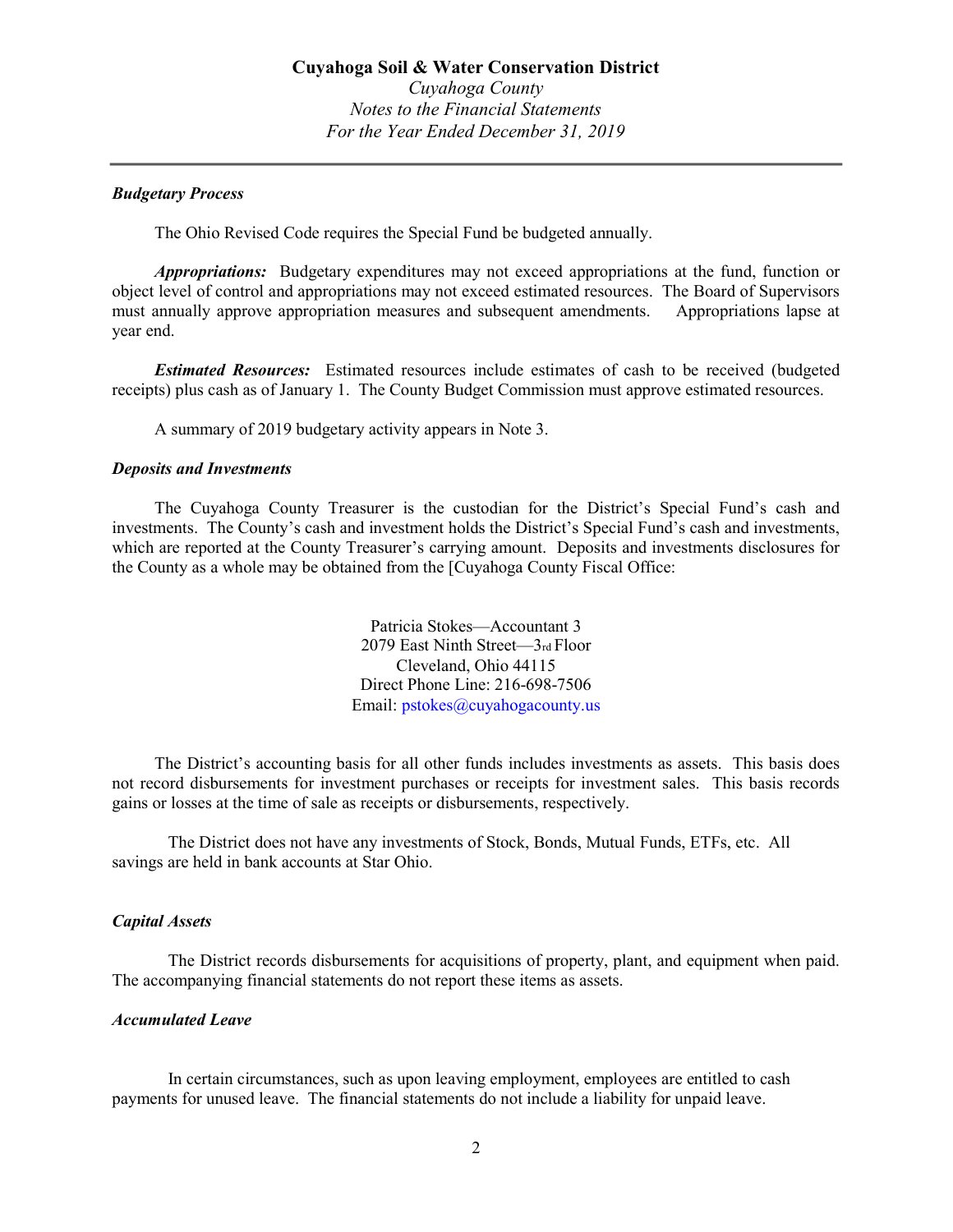# Fund Balance

Fund balance is divided into five classifications based primarily on the extent to which the District must observe constraints imposed upon the use of its governmental-fund resources. The classifications are as follows:

Nonspendable: The District classifies assets as *nonspendable* when legally or contractually required to maintain the amounts intact.

**Restricted:** Fund balance is *restricted* when constraints placed on the use of resources are either externally imposed by creditors (such as through debt covenants), grantors, contributors, or laws or regulations of other governments; or is imposed by law through constitutional provisions.

**Committed:** Supervisors can *commit* amounts via formal action (resolution). The District must adhere to these commitments unless the Supervisors amend the resolution. Committed fund balance also incorporates contractual obligations to the extent that existing resources in the fund have been specifically committed to satisfy contractual requirements.

Assigned: Assigned fund balances are intended for specific purposes but do not meet the criteria to be classified as *restricted* or *committed*. Funds other than the special and district funds report all fund balances as *assigned* unless they are restricted or committed. In the special and district funds, assigned amounts represent intended uses established by District Supervisors or a District official delegated that authority by resolution, or by State Statute.

Unassigned: Unassigned fund balance is the residual classification for the special and district funds and includes amounts not included in the other classifications. In other funds, the unassigned classification is used only to report a deficit balance.

 The District applies restricted resources first when expenditures are incurred for purposes for which either restricted or unrestricted (committed, assigned, and unassigned) amounts are available. Similarly, within unrestricted fund balance, committed amounts are reduced first followed by assigned, and then unassigned amounts when expenditures are incurred for purposes for which amounts in any of the unrestricted fund balance classifications could be used.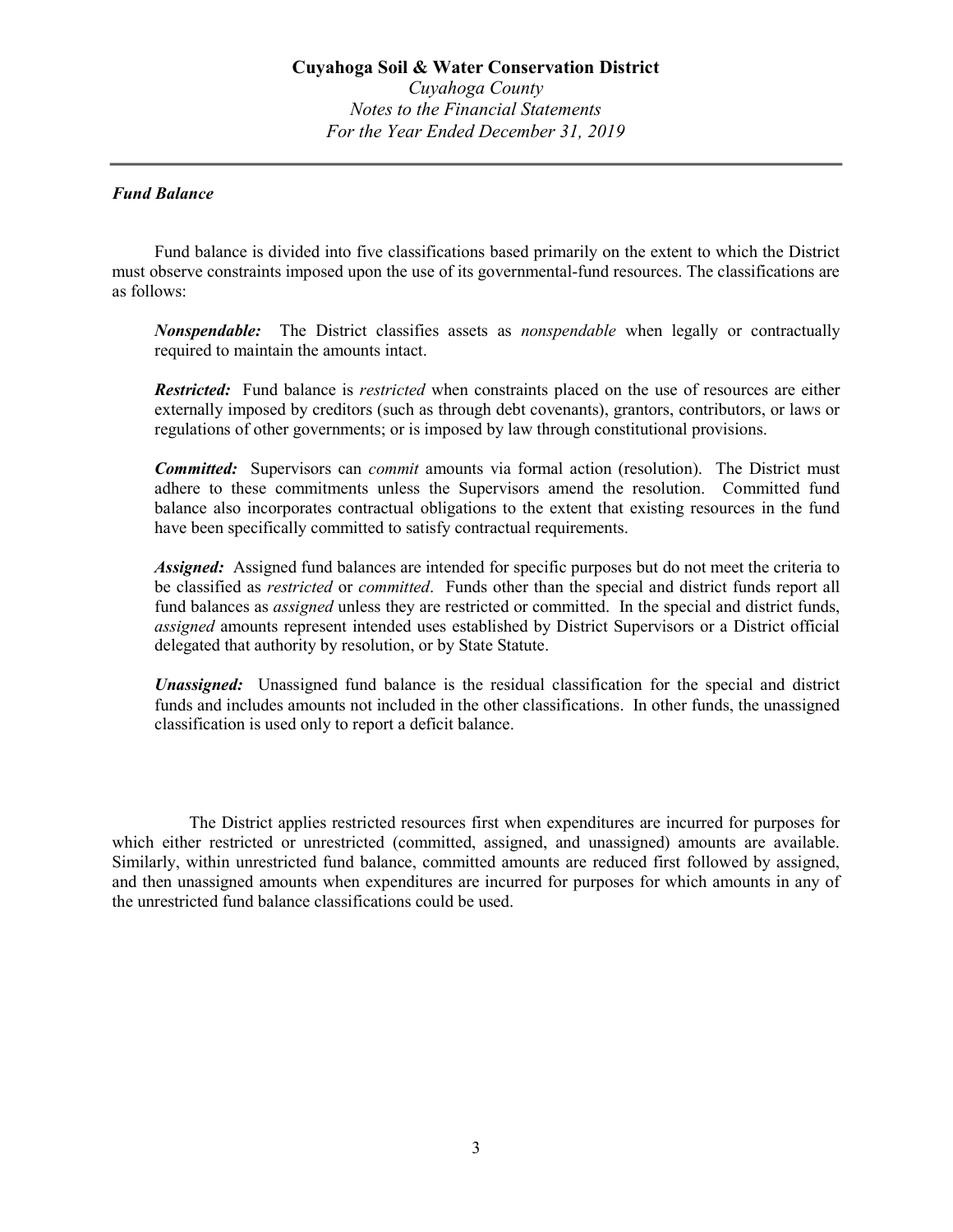# Note 3 – Special Fund Budgetary Activity

Budgetary activity for the year ending 2019 follows:

|         | Budgeted    | Actual      |              |
|---------|-------------|-------------|--------------|
| Fund    | Receipts    | Receipts    | Variance     |
| Special | \$1,404,998 | \$1,308,813 | $(\$96,185)$ |

|         | <b>Cuyahoga Soil &amp; Water Conservation District</b><br>Cuyahoga County<br><b>Notes to the Financial Statements</b><br>For the Year Ended December 31, 2019 |              |              |
|---------|---------------------------------------------------------------------------------------------------------------------------------------------------------------|--------------|--------------|
|         | <b>Note 3 – Special Fund Budgetary Activity</b>                                                                                                               |              |              |
|         | the year ending 2019 follows:                                                                                                                                 |              |              |
|         | Budgeted                                                                                                                                                      | Actual       |              |
| Fund    | Receipts                                                                                                                                                      | Receipts     | Variance     |
| Special | \$1,404,998                                                                                                                                                   | \$1,308,813  | $(\$96,185)$ |
|         | ***                                                                                                                                                           |              |              |
|         | 2019 Budgeted vs. Actual Budgetary Basis Expenditures                                                                                                         |              |              |
|         | Appropriation                                                                                                                                                 | Budgetary    |              |
| Fund    | Authority                                                                                                                                                     | Expenditures | Variance     |
| Special | \$1,152,238                                                                                                                                                   | \$1,109,279  | \$42,959     |
|         |                                                                                                                                                               |              |              |
|         | Note 4 – Deposits and Investments                                                                                                                             |              |              |
|         | a deposite and investments nool all funds use except the Special Fund which is                                                                                |              |              |

### Note 4 – Deposits and Investments

The District maintains a deposits and investments pool all funds use, except the Special Fund which is maintained by the [Cuyahoga] County Treasurer. The Ohio Revised Code prescribes allowable deposits and investments. The carrying amount of deposits and investments at December 31 was as follows:

| Fund                                                                                                                                                                                                                                                          | Budgeted                                              | Actual       |                  |
|---------------------------------------------------------------------------------------------------------------------------------------------------------------------------------------------------------------------------------------------------------------|-------------------------------------------------------|--------------|------------------|
|                                                                                                                                                                                                                                                               | Receipts                                              | Receipts     | Variance         |
| Special                                                                                                                                                                                                                                                       | \$1,404,998                                           | \$1,308,813  | $(\$96,185)$     |
|                                                                                                                                                                                                                                                               |                                                       |              |                  |
|                                                                                                                                                                                                                                                               | ***                                                   |              |                  |
|                                                                                                                                                                                                                                                               | 2019 Budgeted vs. Actual Budgetary Basis Expenditures |              |                  |
|                                                                                                                                                                                                                                                               | Appropriation                                         | Budgetary    |                  |
| Fund                                                                                                                                                                                                                                                          | Authority                                             | Expenditures | Variance         |
| Special                                                                                                                                                                                                                                                       | \$1,152,238                                           | \$1,109,279  | \$42,959         |
|                                                                                                                                                                                                                                                               | Note 4 – Deposits and Investments                     |              |                  |
| tains a deposits and investments pool all funds use, except the Special Fund which is<br>: [Cuyahoga] County Treasurer. The Ohio Revised Code prescribes allowable deposits<br>The carrying amount of deposits and investments at December 31 was as follows: |                                                       |              |                  |
|                                                                                                                                                                                                                                                               |                                                       |              | 2019             |
| Demand deposits                                                                                                                                                                                                                                               |                                                       |              | \$70,208         |
| Petty Cash                                                                                                                                                                                                                                                    |                                                       |              | 150              |
| <b>STAR Ohio</b>                                                                                                                                                                                                                                              |                                                       |              | 1,085,429        |
| <b>Office Rental Security Deposit</b>                                                                                                                                                                                                                         |                                                       |              | 4,200            |
| Other Deposits (Postage/Bulk Mail)                                                                                                                                                                                                                            |                                                       |              | 7,292            |
| <b>County Treasurer Deposits</b>                                                                                                                                                                                                                              |                                                       |              | 544,379          |
|                                                                                                                                                                                                                                                               |                                                       |              |                  |
| Total deposits                                                                                                                                                                                                                                                |                                                       |              | 1,711,658        |
| Investments (none)                                                                                                                                                                                                                                            |                                                       |              | $\boldsymbol{0}$ |
| Total investments                                                                                                                                                                                                                                             |                                                       |              | $\Omega$         |

## **Deposits**

All District Fund Deposits are insured by the Federal Deposit Insurance Corporation.

 At December 31, 2019, the Special Fund County Treasurer Deposits of \$544,379 were not insured or collateralized, held at Cuyahoga County Treasurer Office, contrary to Ohio law.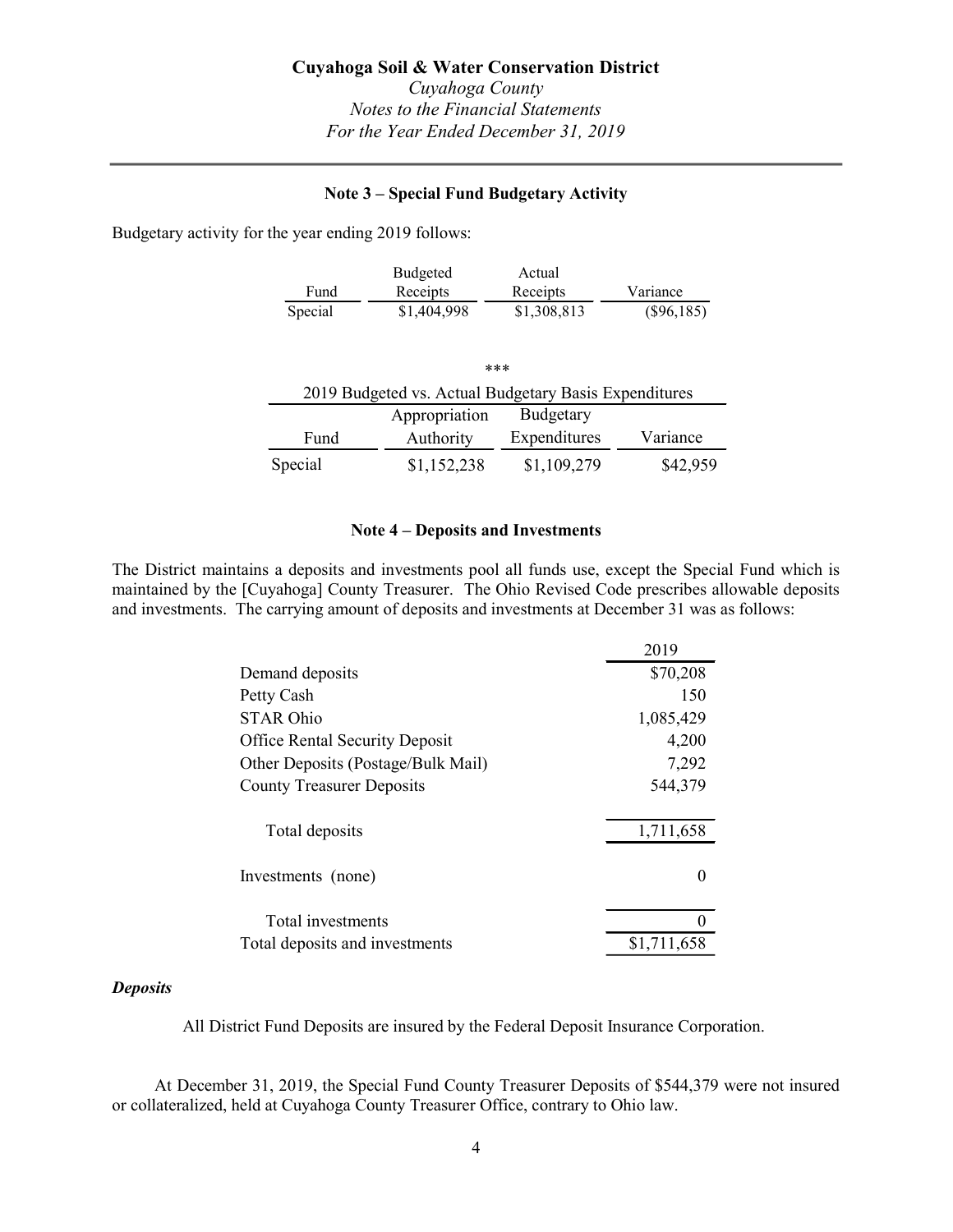#### **Investments**

The District does not have any investments.

#### Note 5 – Property Taxes

The District does not have a tax levy or receives property taxes.

#### Note 6 – Interfund Balances

The District transferred out \$711,175 of District Funds to the Special Fund. These are normal and part of the Appropriations for Year Ending December 31, 2019 to Special Fund to have sufficient balances for operations.

#### Note 7 – Risk Management

#### Workers' Compensation

The District has Workers Compensation Insurance through the Cuyahoga County Treasurer. Cuyahoga County has had an Accumulated Surplus in their Workers Compensation Fund and has not charged the District any premiums for year ending December 31, 2019.

#### Risk Pool Membership

The District belongs to the Ohio Plan Risk Management, Inc. (the "Plan"), a non-assessable, non-profit providing a formalized, jointly administered self-insurance risk management program and other administrative services to over 764 Ohio governments ("Members").

Pursuant to Section 2744.081 of the Ohio Revised Code, the Plan is a separate legal entity. The Plan provides property, liability, errors and omissions, law enforcement, automobile, excess liability, crime, surety and bond, inland marine and other coverages, modified for each Member's needs. The Plan pays judgments, settlements and other expenses resulting from covered claims that exceed the Member's deductible.

The Plan issues its own policies and reinsures the Plan with A- VII or better rated carriers, except for the 47% casualty and the 30% property portions the Plan retains. The Plan retains the lesser of 47% or \$117,500 of casualty losses and the lesser of 30% or \$300,000 of property losses. The Plan is also participating in a property primary excess of loss treaty. This treaty reimburses the Plan 30% for losses between \$200,000 and \$1,000,000. The reimbursement is based on the amount of loss between \$200,000 and \$1,000,000. Individual Members are only responsible for their self-retention (deductible) amounts, which vary from member to member.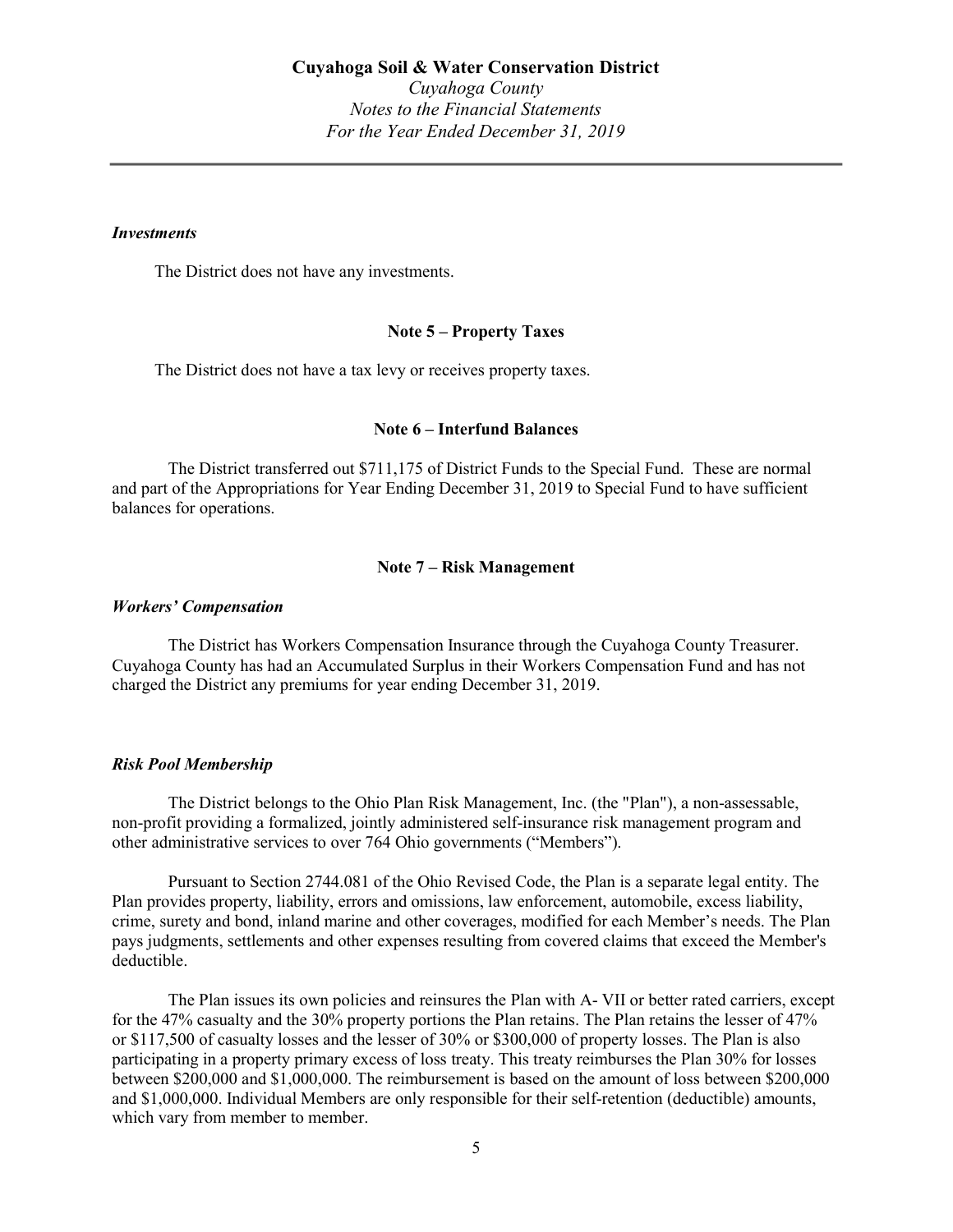Plan members are responsible to notify the Plan of their intent to renew coverage by their renewal date. If a member chooses not to renew with the Plan, they have no other financial obligation to the Plan, but still need to promptly notify the Plan of any potential claims occurring during their membership period. The former member's covered claims, which occurred during their membership period, remain the responsibility of the Plan. **Example 2018 Example 2018 Case County**<br>
Case to the Financial Statements<br>
For the Year Ended December 31, 2019<br>
Donsible to notify the Plan of their intent to renew coverage by their renewal<br>
to renew with the Plan, Cuyahoga County<br>
Cuyahoga County<br>
Notes to the Financial Statements<br>
For the Year Ended December 31, 2019<br>
<br>
Assiste to notify the Plan of their intent to renew overage by their renewal<br>
to renew with the Plan, they have n Notes to the Financial Statements<br>
For the Year Ended December 31, 2019<br>
<br>
<br>

Monsible to notify the Plan of their intent to renew coverage by their renewal<br>

to renew with the Plan, they have no other financial obligatio

Settlement amounts did not exceed insurance coverage for the past three fiscal years.

The Pool's audited financial statements conform with generally accepted accounting principles, and reported the following assets, liabilities and retained earnings at December 31 2019:

|                       | 2019         |
|-----------------------|--------------|
| Cash and investments  | \$15,065,000 |
| Actuarial liabilities | \$10,734,000 |
| Members' Equity       | \$4,331,000  |

You can read the complete audited financial statements for The Ohio Plan Risk Management at the Plan's website, www.ohioplan.org.

# Self-Insurance

The District is self-insured for Unemployment Insurance. The District has not had any claims for Workers Compensation or Unemployment for over  $7+$  years. The District has never had a situation where it was unable to play claims in a timely manner.

# Note 8 – Defined Benefit Pension Plans

## Ohio Public Employees Retirement System

 All employees belong to the Ohio Public Employees Retirement System (OPERS). OPERS is a cost-sharing, multiple-employer plan. The Ohio Revised Code prescribes this plan's benefits, which include postretirement healthcare and survivor and disability benefits.

 The Ohio Revised Code also prescribes contribution rates. OPERS members contributed 10 percent of their gross salaries, and the District contributed an amount equaling 14 percent of participants' gross salaries. The District has paid all contributions required through December 31, 2019.

| <b>Retirement Rates</b> | Year      | Member Rate | Employer |
|-------------------------|-----------|-------------|----------|
|                         |           |             | Rate     |
| $OPERS - Local$         | 2012-2019 | 10%         | 14%      |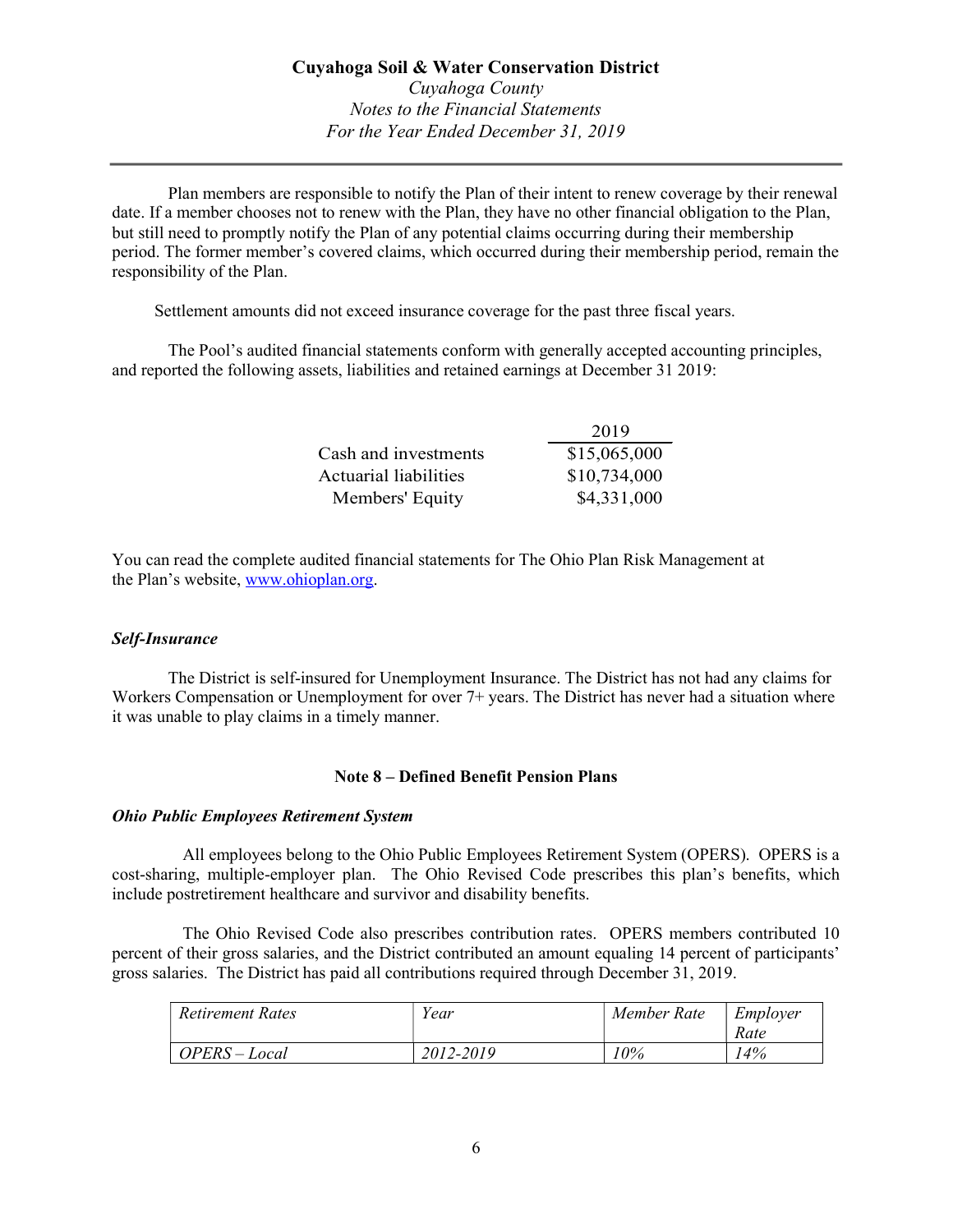## Note 9 – Postemployment Benefits

#### Ohio Public Employees Retirement System

OPERS offers a cost-sharing, multiple-employer defined benefit postemployment plan, which includes multiple health care plans including medical coverage, prescription drug coverage, deposits to Health Reimbursement Arrangement, and Medicare Part B premium reimbursements, to qualifying benefit recipients. The portion of employer contributions allocated to health care for members in the traditional pension plan and combined plan was 0 percent during calendar year 2019. The portion of employer contributions allocated to health care for members in the member-directed plan was 4.0 percent during calendar year 2019.

## Note 10 – Construction and Contractual Commitments

None.

# Note 11 – Contingent Liabilities

The District does not have any lawsuits currently and is unaware of any future lawsuits.

Amounts grantor agencies pay to the District are subject to audit and adjustment by the grantor. There were no significant federal grants received for Year Ending December 31, 2019.

#### Note 12 – Joint Ventures

None.

# Note 13 – Jointly Governed Organizations

None.

Note 14 – Public Entity Risk Pool

None.

Note 16 – Related Organizations

None.